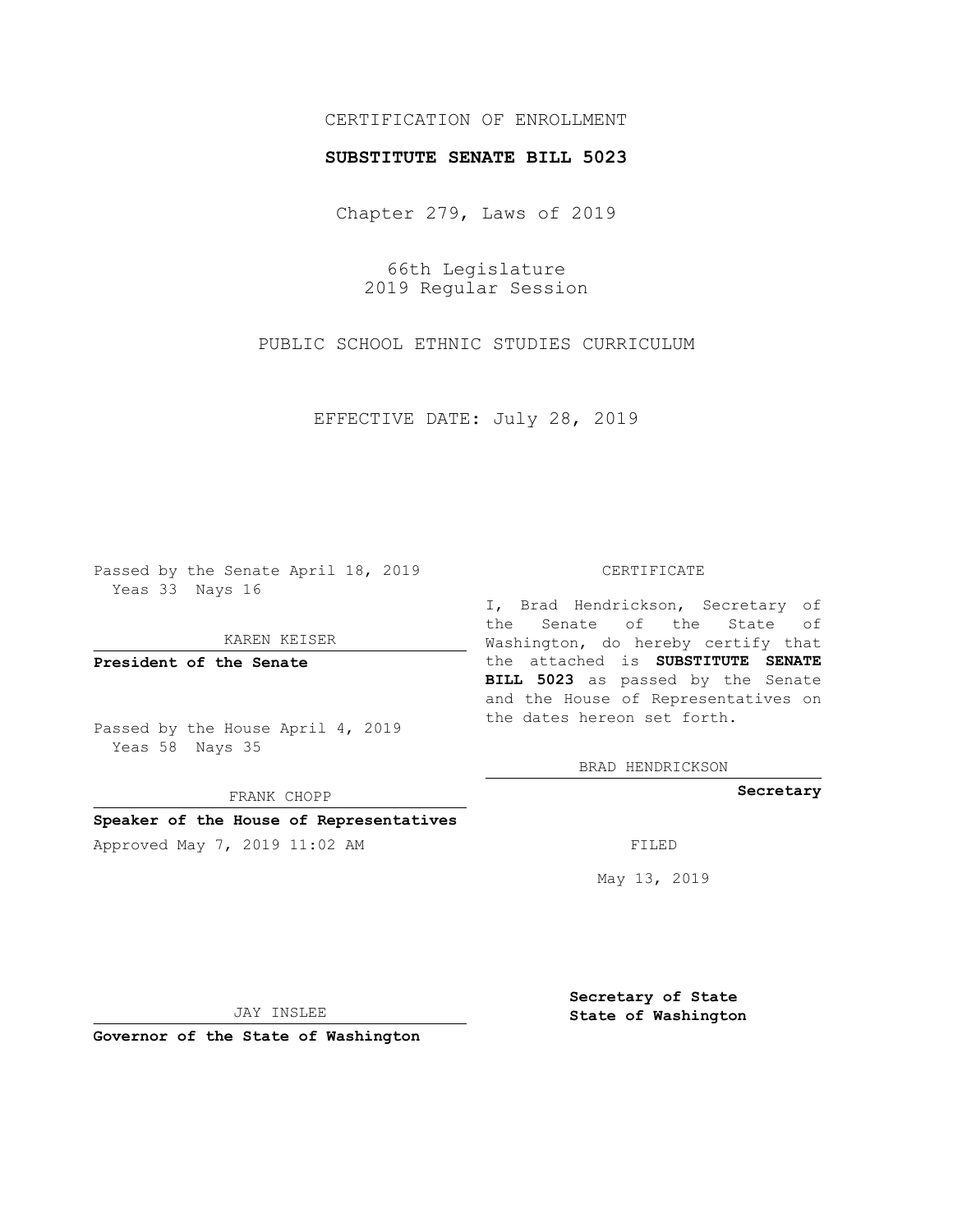## **SUBSTITUTE SENATE BILL 5023**

AS AMENDED BY THE HOUSE

Passed Legislature - 2019 Regular Session

# **State of Washington 66th Legislature 2019 Regular Session**

**By** Senate Early Learning & K-12 Education (originally sponsored by Senators Hasegawa, Conway, Frockt, Wellman, Wilson, C., and Saldaña)

READ FIRST TIME 01/28/19.

 AN ACT Relating to ethnic studies materials and resources for public school students; adding a new section to chapter 28A.655 RCW; adding a new section to chapter 28A.300 RCW; creating new sections; 4 and providing an expiration date.

BE IT ENACTED BY THE LEGISLATURE OF THE STATE OF WASHINGTON:

 NEW SECTION. **Sec. 1.** The legislature stated in RCW 28A.150.210 that a "basic education is an evolving program of instruction that is intended to provide students with the opportunity to become responsible and respectful global citizens." In order to prepare students to be global citizens, the legislature intends to require the office of the superintendent of public instruction to develop, and periodically update, essential academic learning requirements and grade-level expectations that identify the knowledge and skills that all public school students need to be global citizens in a global society with an appreciation for the contributions of diverse cultures. The office of the superintendent of public instruction must also identify and make available ethnic studies materials and resources for use in grades seven through twelve. The legislature also intends to encourage public schools with students in grades seven through twelve to offer an ethnic studies course that incorporates the materials and resources.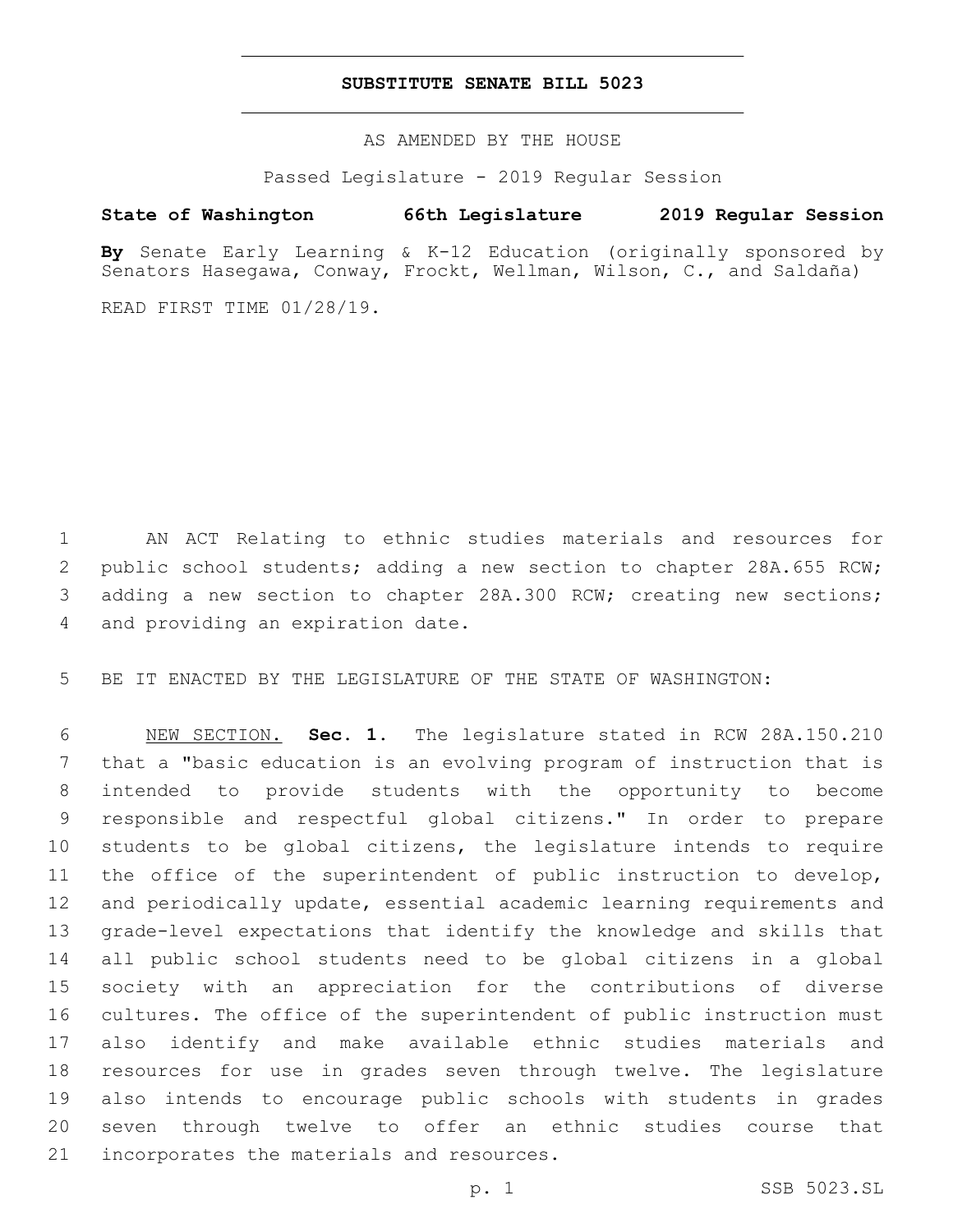NEW SECTION. **Sec. 2.** A new section is added to chapter 28A.655 2 RCW to read as follows:

 By September 1, 2020, the office of the superintendent of public instruction shall adopt essential academic learning requirements and grade-level expectations that identify the knowledge and skills that all public school students need to be global citizens in a global society with an appreciation for the contributions of diverse cultures. These essential academic learning requirements and grade- level expectations must be periodically updated to incorporate best 10 practices in ethnic studies.

 NEW SECTION. **Sec. 3.** A new section is added to chapter 28A.300 12 RCW to read as follows:

 (1) By September 1, 2020, the office of the superintendent of public instruction shall identify and make available ethnic studies materials and resources for use in grades seven through twelve. The materials and resources must be designed to prepare students to be global citizens in a global society with an appreciation for the contributions of multiple cultures. The materials and resources must be posted on the office of the superintendent of public instruction's 20 web site.

 (2) Public schools with students in grades seven through twelve are encouraged to offer an ethnic studies course that incorporates the materials and resources identified under subsection (1) of this 24 section.

 NEW SECTION. **Sec. 4.** (1) The superintendent of public instruction must establish an ethnic studies advisory committee to:

 (a) Advise, assist, and make recommendations to the office of the superintendent of public instruction regarding the identification of ethnic studies materials and resources: (i) Described under section 3 30 of this act; and (ii) for use in elementary schools; and

 (b) Develop a framework to support the teaching of ethnic studies 32 to students in grades seven through twelve.

 (2) The ethnic studies advisory committee must be composed of a majority of educators with experience in teaching ethnic studies from public high schools and institutions of higher education, including educators representing the Washington state commissions on African American affairs, Asian Pacific American affairs, and Hispanic 38 affairs.